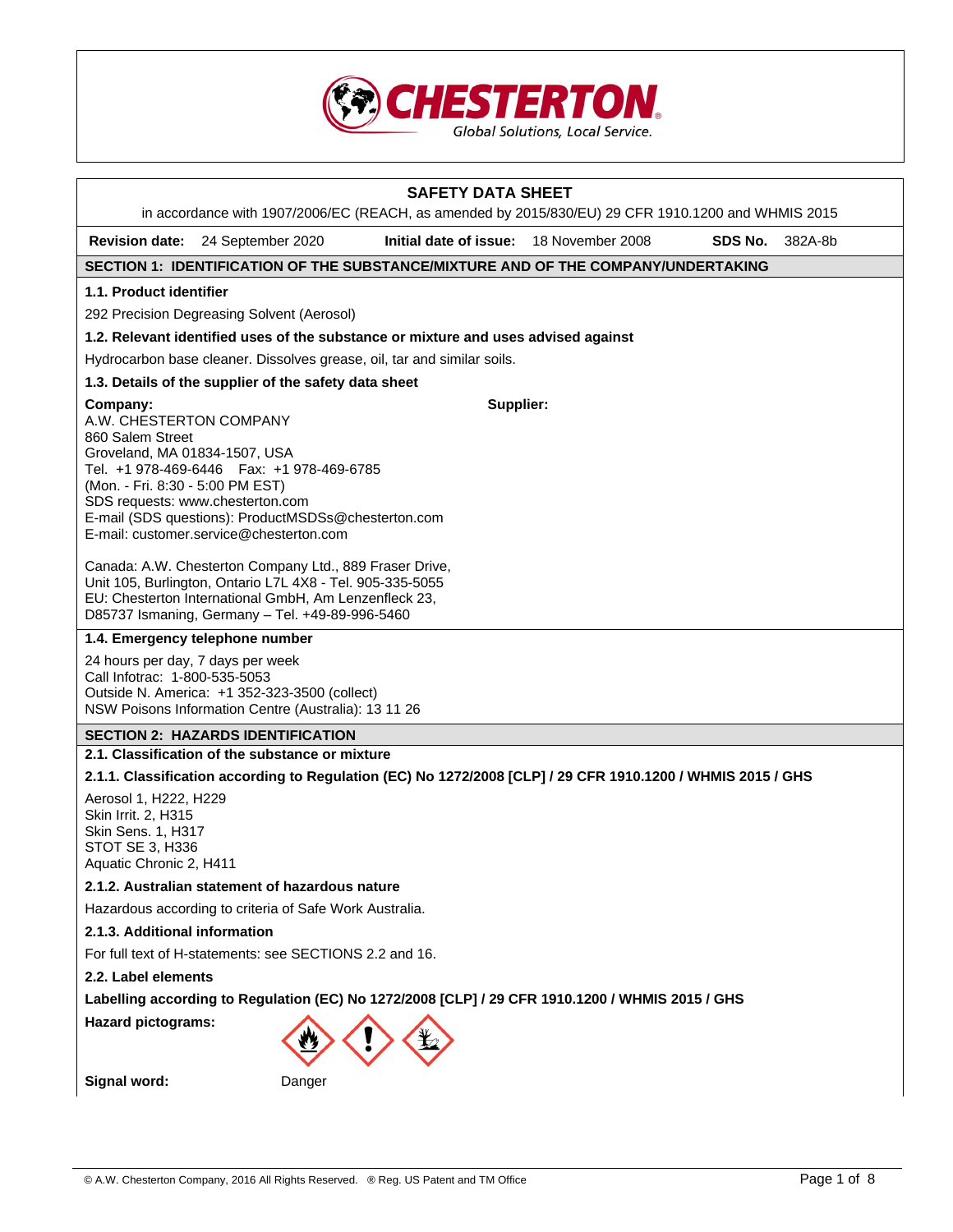| <b>Hazard statements:</b><br><b>Precautionary statements:</b>                                                              | H222<br>H <sub>229</sub><br>H315<br>H317<br>H336<br>H411<br>P210         | Extremely flammable aerosol.<br>Pressurized container: May burst if heated.<br>Causes skin irritation.<br>May cause an allergic skin reaction.<br>May cause drowsiness or dizziness.<br>Toxic to aquatic life with long lasting effects. |                                                                                                                                                                                                                                                                                                                                                                                                                                                                                                                   |                          |                                                                                                                                                                                                                                                              |  |
|----------------------------------------------------------------------------------------------------------------------------|--------------------------------------------------------------------------|------------------------------------------------------------------------------------------------------------------------------------------------------------------------------------------------------------------------------------------|-------------------------------------------------------------------------------------------------------------------------------------------------------------------------------------------------------------------------------------------------------------------------------------------------------------------------------------------------------------------------------------------------------------------------------------------------------------------------------------------------------------------|--------------------------|--------------------------------------------------------------------------------------------------------------------------------------------------------------------------------------------------------------------------------------------------------------|--|
|                                                                                                                            | P211<br>P251<br>P261<br>P273<br>P280<br>P333/313<br>P362/364<br>P410/412 |                                                                                                                                                                                                                                          | Keep away from heat, hot surfaces, sparks, open flames and other ignition sources.<br>No smoking.<br>Do not spray on an open flame or other ignition source.<br>Do not pierce or burn, even after use.<br>Avoid breathing vapours/spray.<br>Avoid release to the environment.<br>Wear protective gloves.<br>If skin irritation or rash occurs: Get medical advice/attention.<br>Take off contaminated clothing and wash it before reuse.<br>Protect from sunlight. Do not expose to temperatures exceeding 50 °C. |                          |                                                                                                                                                                                                                                                              |  |
| <b>Supplemental information:</b>                                                                                           | None                                                                     |                                                                                                                                                                                                                                          |                                                                                                                                                                                                                                                                                                                                                                                                                                                                                                                   |                          |                                                                                                                                                                                                                                                              |  |
| 2.3. Other hazards                                                                                                         |                                                                          |                                                                                                                                                                                                                                          |                                                                                                                                                                                                                                                                                                                                                                                                                                                                                                                   |                          |                                                                                                                                                                                                                                                              |  |
| None known                                                                                                                 |                                                                          |                                                                                                                                                                                                                                          |                                                                                                                                                                                                                                                                                                                                                                                                                                                                                                                   |                          |                                                                                                                                                                                                                                                              |  |
| <b>SECTION 3: COMPOSITION/INFORMATION ON INGREDIENTS</b><br>3.2. Mixtures                                                  |                                                                          |                                                                                                                                                                                                                                          |                                                                                                                                                                                                                                                                                                                                                                                                                                                                                                                   |                          |                                                                                                                                                                                                                                                              |  |
| Hazardous Ingredients <sup>1</sup>                                                                                         |                                                                          | % Wt.                                                                                                                                                                                                                                    | <b>CAS No./</b><br>EC No.                                                                                                                                                                                                                                                                                                                                                                                                                                                                                         | <b>REACH</b><br>Reg. No. | <b>CLP/GHS Classification</b>                                                                                                                                                                                                                                |  |
| Distillates (petroleum), hydrotreated light                                                                                |                                                                          | 80-90                                                                                                                                                                                                                                    | 64742-47-8<br>265-149-8                                                                                                                                                                                                                                                                                                                                                                                                                                                                                           | <b>NA</b>                | Flam. Lig. 3, H226<br>Asp. Tox. 1, H304<br>Skin Irrit. 2, H315<br>STOT SE 3, H336<br>Aquatic Chronic 3, H412                                                                                                                                                 |  |
| d-Limonene, food grade<br>(Orange terpenes)                                                                                |                                                                          | $5-9$                                                                                                                                                                                                                                    | 5989-27-5*<br>227-813-5                                                                                                                                                                                                                                                                                                                                                                                                                                                                                           | 01-211952<br>9223-47     | Flam. Liq. 3, H226<br>Asp. Tox. 1, H304<br>Skin Irrit. 2, H315<br>Skin Sens. 1, H317<br>Eye Irrit. 2B, H320**<br>Aquatic Acute 1, H400<br>Aquatic Chronic 1, H410 (M-factor<br>$= 1$                                                                         |  |
| Carbon dioxide                                                                                                             |                                                                          | $1 - 5$                                                                                                                                                                                                                                  | 124-38-9<br>204-696-9                                                                                                                                                                                                                                                                                                                                                                                                                                                                                             | <b>NA</b>                | Press. Gas, H280                                                                                                                                                                                                                                             |  |
| *Alternative CAS No: 68647-72-3 and 8028-48-6. **Non-CLP classification.<br>For full text of H-statements: see SECTION 16. |                                                                          |                                                                                                                                                                                                                                          |                                                                                                                                                                                                                                                                                                                                                                                                                                                                                                                   |                          |                                                                                                                                                                                                                                                              |  |
|                                                                                                                            | *1272/2008/EC, REACH<br>* WHMIS 2015<br>* Safe Work Australia            |                                                                                                                                                                                                                                          |                                                                                                                                                                                                                                                                                                                                                                                                                                                                                                                   |                          | <sup>1</sup> Classified according to: * 29 CFR 1910.1200, 1915, 1916, 1917, Mass. Right-to-Know Law (ch. 40, M.G.LO. 111F), California Proposition 65                                                                                                        |  |
| <b>SECTION 4: FIRST AID MEASURES</b>                                                                                       |                                                                          |                                                                                                                                                                                                                                          |                                                                                                                                                                                                                                                                                                                                                                                                                                                                                                                   |                          |                                                                                                                                                                                                                                                              |  |
| 4.1. Description of first aid measures                                                                                     |                                                                          |                                                                                                                                                                                                                                          |                                                                                                                                                                                                                                                                                                                                                                                                                                                                                                                   |                          |                                                                                                                                                                                                                                                              |  |
| Inhalation:                                                                                                                |                                                                          |                                                                                                                                                                                                                                          |                                                                                                                                                                                                                                                                                                                                                                                                                                                                                                                   |                          | Remove to fresh air. If not breathing, administer artificial respiration. Contact physician immediately.                                                                                                                                                     |  |
| <b>Skin contact:</b>                                                                                                       |                                                                          |                                                                                                                                                                                                                                          | Wash skin with soap and water. Contact physician if irritation persists.                                                                                                                                                                                                                                                                                                                                                                                                                                          |                          |                                                                                                                                                                                                                                                              |  |
| Eye contact:<br>Ingestion:                                                                                                 |                                                                          |                                                                                                                                                                                                                                          | Do not induce vomiting. Contact physician immediately.                                                                                                                                                                                                                                                                                                                                                                                                                                                            |                          | Flush eyes for at least 15 minutes with large amounts of water. Contact physician if irritation persists.                                                                                                                                                    |  |
| 4.2. Most important symptoms and effects, both acute and delayed                                                           |                                                                          |                                                                                                                                                                                                                                          |                                                                                                                                                                                                                                                                                                                                                                                                                                                                                                                   |                          |                                                                                                                                                                                                                                                              |  |
|                                                                                                                            |                                                                          |                                                                                                                                                                                                                                          |                                                                                                                                                                                                                                                                                                                                                                                                                                                                                                                   |                          | Direct contact may cause skin and eye irritation. High vapor concentrations may cause eye and respiratory tract irritation,<br>dizziness, headache and other central nervous system effects. Prolonged or repeated skin contact may defat the skin and cause |  |
| dermatitis. May cause an allergic skin reaction.                                                                           |                                                                          |                                                                                                                                                                                                                                          |                                                                                                                                                                                                                                                                                                                                                                                                                                                                                                                   |                          |                                                                                                                                                                                                                                                              |  |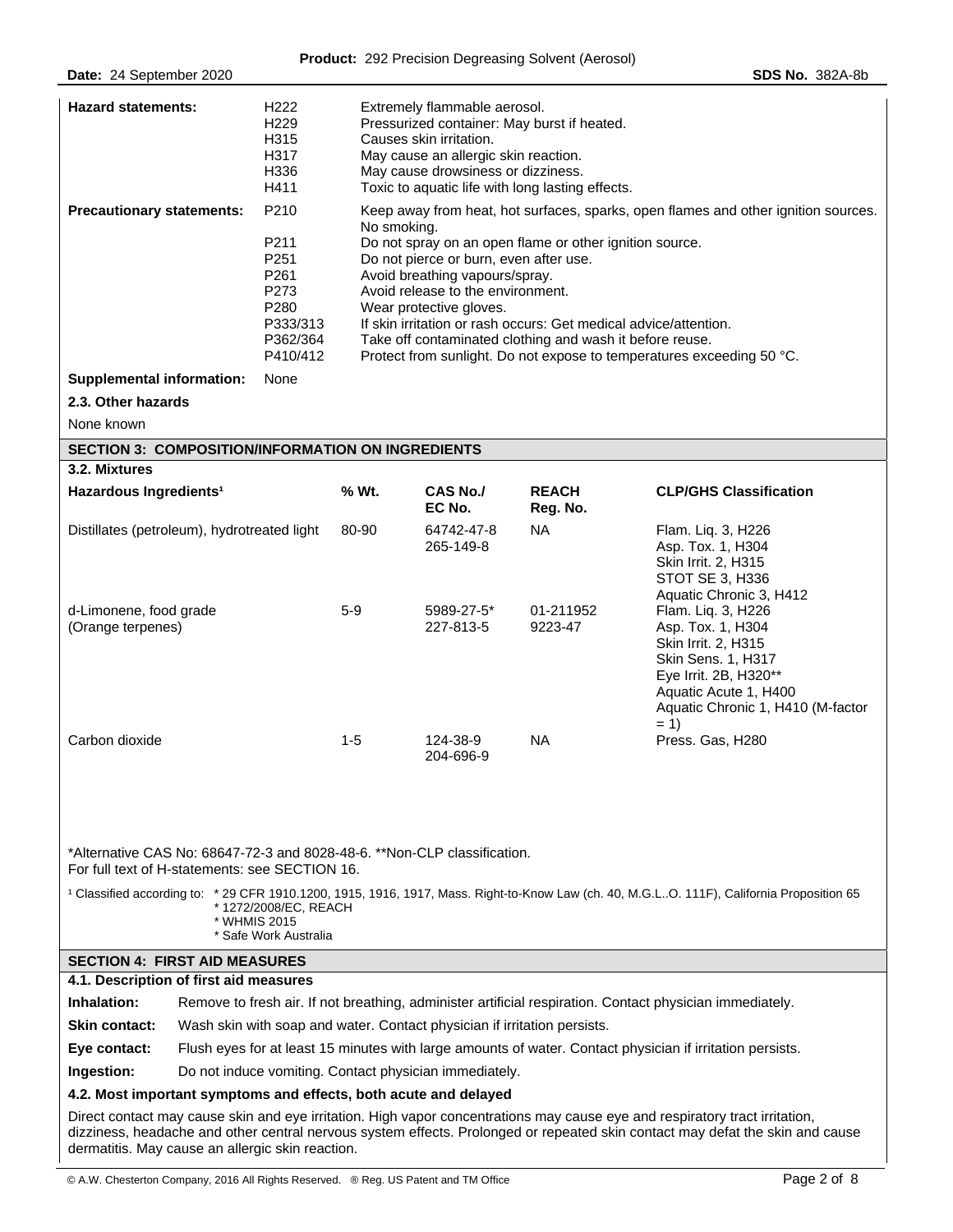# **4.3. Indication of any immediate medical attention and special treatment needed**

Treat symptoms.

### **SECTION 5: FIREFIGHTING MEASURES**

### **5.1. Extinguishing media**

**Suitable extinguishing media:** Carbon dioxide, dry chemical or foam

**Unsuitable extinguishing media:** High volume water jet

**5.2. Special hazards arising from the substance or mixture** 

Pressurized containers, when heated, are a potential explosive hazard.

### **5.3. Advice for firefighters**

Cool exposed containers with water. Recommend Firefighters wear self-contained breathing apparatus.

**Flammability Classification:** NFPA Level 3 Aerosol; 16 CFR 1500. 3 Flammable Aerosol.

**HAZCHEM Emergency Action Code:** 2 Z

# **SECTION 6: ACCIDENTAL RELEASE MEASURES**

# **6.1. Personal precautions, protective equipment and emergency procedures**

Evacuate area. Provide adequate ventilation. Utilize exposure controls and personal protection as specified in Section 8.

### **6.2. Environmental Precautions**

Keep out of sewers, streams and waterways.

### **6.3. Methods and material for containment and cleaning up**

Contain spill to a small area. Keep away from sources of ignition - No smoking. If removal of ignition sources is not possible, then flush material away with water. Pick up with absorbent material (sand, sawdust, clay, etc.) and place in a suitable container for disposal.

### **6.4. Reference to other sections**

Refer to section 13 for disposal advice.

# **SECTION 7: HANDLING AND STORAGE**

### **7.1. Precautions for safe handling**

Shake well before using. Do not spray on a naked flame or any incandescent material. Keep away from sources of ignition - No Smoking. Vapors are heavier than air and will collect in low areas. Vapor accumulations could flash and/or explode if ignited. Utilize exposure controls and personal protection as specified in Section 8. After handling, wash before eating, drinking or smoking. Remove contaminated clothing and wash before reuse.

### **7.2. Conditions for safe storage, including any incompatibilities**

Pressurized container: protect from sunlight and do not expose to temperatures exceeding 50°C (120°F). Do not pierce or burn, even after use.

### **7.3. Specific end use(s)**

No special precautions.

# **SECTION 8: EXPOSURE CONTROLS/PERSONAL PROTECTION**

### **8.1. Control parameters**

### **Occupational exposure limit values**

| <b>Ingredients</b>                              | <b>OSHA PEL1</b><br>ppm | mq/m <sup>3</sup> | <b>ACGIH TLV<sup>2</sup></b><br>ppm | mq/m <sup>3</sup> | UK WEL <sup>3</sup><br>ppm | mq/m <sup>3</sup> | <b>AUSTRALIA ES4</b><br>ppm | mg/m <sup>3</sup> |
|-------------------------------------------------|-------------------------|-------------------|-------------------------------------|-------------------|----------------------------|-------------------|-----------------------------|-------------------|
| Distillates (petroleum),<br>hydrotreated light* |                         | -                 | $197*$                              | 1200*             | -                          |                   |                             |                   |
| d-Limonene, food grade**                        |                         |                   |                                     |                   |                            |                   |                             |                   |
| Carbon dioxide                                  | 5000                    | 9000              | 5000<br>STEL:                       | 9000              | 5000<br>STEL:              | 9150              | 5000<br>STEL:               | 9000              |
|                                                 |                         |                   | 30000                               | 54000             | 15000                      | 27400             | 30000                       | 54000             |
|                                                 |                         |                   |                                     |                   |                            |                   |                             |                   |

\*Based on the procedure described in appendix H, "Reciprocal calculation method for Certain Refined Hydrocarbon Solvent Vapor Mixtures" of the ACGIH TLVs® and BEIs®.

\*\*American Industrial Hygiene Association (AIHA) recommended limit: 30 ppm.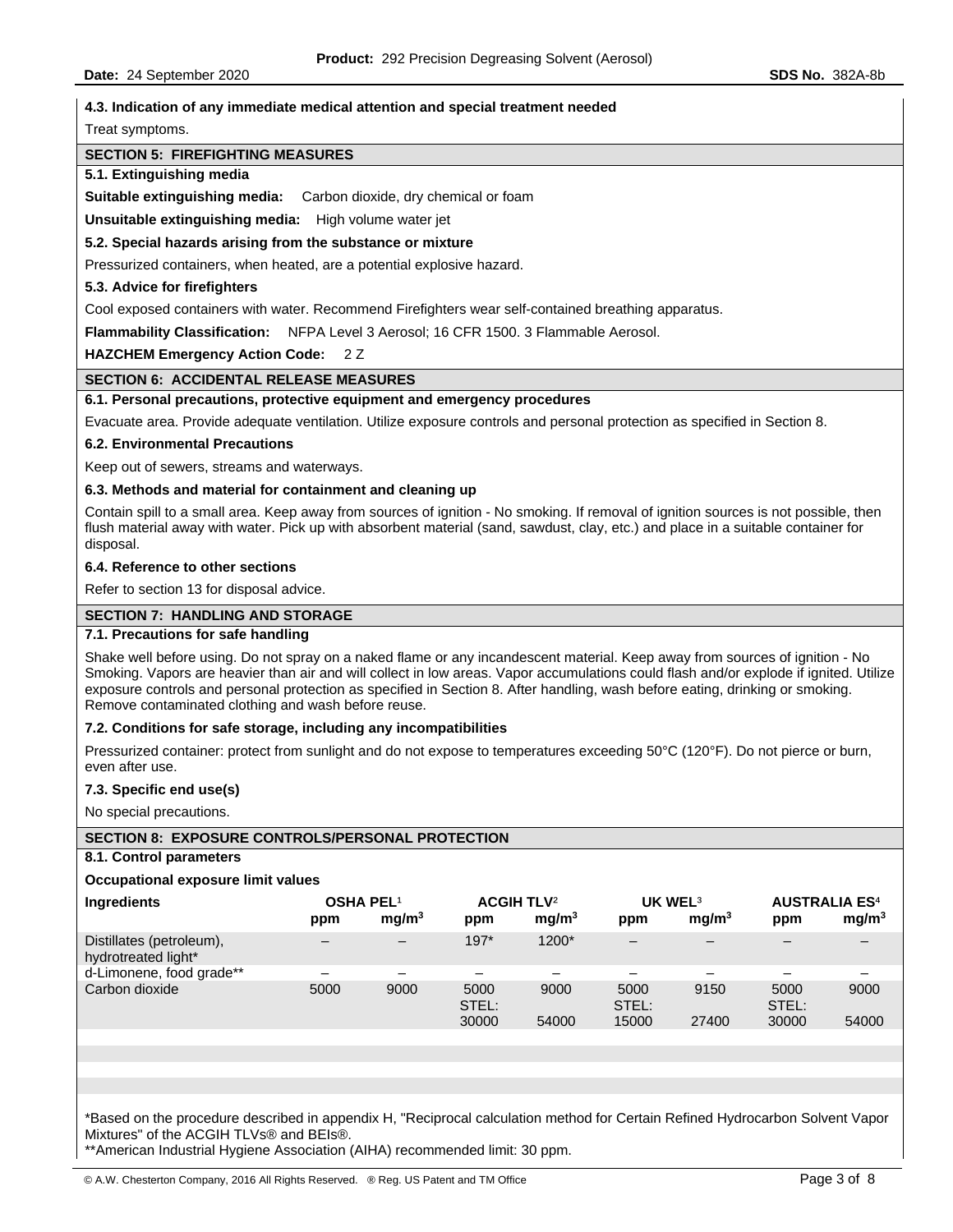**Date:** 24 September 2020 **SDS No.** 382A-8b

<sup>1</sup> United States Occupational Health & Safety Administration permissible exposure limits.

² American Conference of Governmental Industrial Hygienists threshold limit values.

³ EH40 Workplace exposure limits, Health & Safety Executive

⁴ Adopted National Exposure Standards for Atmospheric Contaminants in the Occupational Environment [NOHSC:1003].

### **8.2. Exposure controls**

### **8.2.1. Engineering measures**

Use only in well-ventilated areas. Do not allow vapors to accumulate.

# **8.2.2. Individual protection measures**

| <b>Respiratory protection:</b> | Not normally needed. If exposure limits are exceeded, use approved organic vapor respirator (e.g., |
|--------------------------------|----------------------------------------------------------------------------------------------------|
|                                | EN filter type A-P2).                                                                              |
| <b>Protective gloves:</b>      | Chemical resistant gloves (e.g., natural rubber, neoprene or PVC).                                 |

**Eye and face protection:** Safety glasses

**Other: Impervious clothing as necessary to prevent skin contact.** 

# **8.2.3. Environmental exposure controls**

Refer to sections 6 and 12.

# **SECTION 9: PHYSICAL AND CHEMICAL PROPERTIES**

### **9.1. Information on basic physical and chemical properties**

| <b>Physical state</b>                                                        | liquid                           | Odour                          | mild sweet petroleum odor |
|------------------------------------------------------------------------------|----------------------------------|--------------------------------|---------------------------|
| Colour                                                                       | clear                            | <b>Odour threshold</b>         | not determined            |
| Initial boiling point                                                        | 157°C (315°F)                    | Vapour pressure $@$ 20 $°C$    | 2 mm Hg                   |
| <b>Melting point</b>                                                         | not determined                   | % Aromatics by weight          | $\leq 1$                  |
| % Volatile (by volume)                                                       | 100%                             | рH                             | not applicable            |
| <b>Flash point</b>                                                           | 41°C (105°F), product only.      | <b>Relative density</b>        | $0.78$ kg/l               |
| Method                                                                       | PM Closed Cup                    | Weight per volume              | 6.5 lbs/gal               |
| <b>Viscosity</b>                                                             | 1.3 cps $@$ 25 $°C$              | <b>Coefficient (water/oil)</b> | $\leq 1$                  |
| <b>Autoignition temperature</b>                                              | not determined                   | Vapour density (air=1)         | >1                        |
| <b>Decomposition temperature</b>                                             | not determined                   | Rate of evaporation (ether=1)  | < 1                       |
| <b>Upper/lower flammability or</b>                                           | not determined                   | Solubility in water            | insoluble                 |
| explosive limits<br>Flammability (solid, gas)<br><b>Explosive properties</b> | not applicable<br>not determined | <b>Oxidising properties</b>    | not determined            |

**9.2. Other information** 

None

# **SECTION 10: STABILITY AND REACTIVITY**

# **10.1. Reactivity**

Refer to sections 10.3 and 10.5.

# **10.2. Chemical stability**

Stable

# **10.3. Possibility of hazardous reactions**

No dangerous reactions known under conditions of normal use.

# **10.4. Conditions to avoid**

Open flames and high temperatures.

### **10.5. Incompatible materials**

Strong acids and strong oxidizers like liquid Chlorine and concentrated Oxygen.

# **10.6. Hazardous decomposition products**

Carbon Monoxide, Carbon Dioxide and other toxic fumes.

# **SECTION 11: TOXICOLOGICAL INFORMATION**

# **11.1. Information on toxicological effects**

**Primary route of exposure under normal use:**  Inhalation, skin and eye contact. Personnel with pre-existing dermatitis and lung disorders are generally aggravated by exposure.

**Acute toxicity -**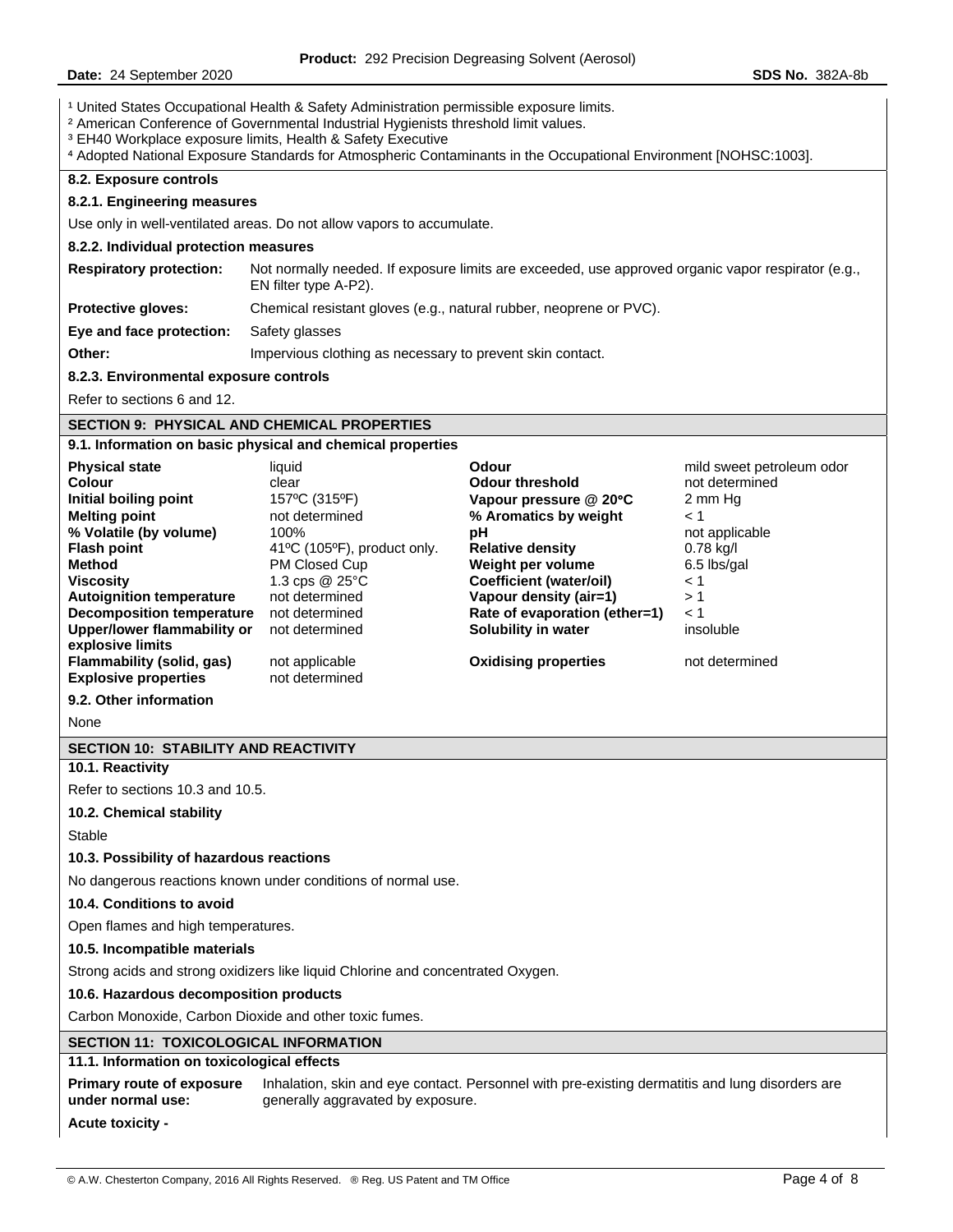| Oral:                                        | Based on available data on components, the classification criteria are not met.                                                                                                                                                                                                                     |                                   |                                   |
|----------------------------------------------|-----------------------------------------------------------------------------------------------------------------------------------------------------------------------------------------------------------------------------------------------------------------------------------------------------|-----------------------------------|-----------------------------------|
|                                              | Substance                                                                                                                                                                                                                                                                                           | <b>Test</b>                       | Result                            |
|                                              | Distillates (petroleum), hydrotreated<br>light                                                                                                                                                                                                                                                      | LD50, rat                         | > 5000 mg/kg                      |
|                                              | d-Limonene, food grade                                                                                                                                                                                                                                                                              | LD50, rat                         | $\geq$ 4400 mg/kg                 |
| Dermal:                                      | Based on available data on components, the classification criteria are not met.                                                                                                                                                                                                                     |                                   |                                   |
|                                              | Substance                                                                                                                                                                                                                                                                                           | Test                              | Result                            |
|                                              | Distillates (petroleum), hydrotreated<br>light                                                                                                                                                                                                                                                      | LD50, rabbit                      | > 2000 mg/kg                      |
|                                              | d-Limonene, food grade                                                                                                                                                                                                                                                                              | LD50, rabbit                      | > 2000 mg/kg                      |
| Inhalation:                                  | Based on available data on components, the classification criteria are not met. High vapor<br>concentrations may cause eye and respiratory tract irritation, dizziness, headache and other central<br>nervous system effects.                                                                       |                                   |                                   |
|                                              | Substance                                                                                                                                                                                                                                                                                           | <b>Test</b>                       | Result                            |
|                                              | Distillates (petroleum), hydrotreated<br>light                                                                                                                                                                                                                                                      | LC50, rat, 4 h                    | $> 5.2$ mg/l (vapor)              |
|                                              | d-Limonene                                                                                                                                                                                                                                                                                          | RD50, mice, 10 min.               | 5.983 mg/l                        |
| <b>Skin corrosion/irritation:</b>            | Prolonged or repeated skin contact may defat the skin and cause dermatitis.                                                                                                                                                                                                                         |                                   |                                   |
|                                              | Substance                                                                                                                                                                                                                                                                                           | <b>Test</b>                       | Result                            |
|                                              | Distillates (petroleum), hydrotreated<br>light                                                                                                                                                                                                                                                      | Skin irritation, rabbit           | Mild irritation (read-<br>across) |
|                                              | d-Limonene                                                                                                                                                                                                                                                                                          | Skin irritation, human,<br>rabbit | Irritating                        |
| Serious eye damage/<br><i>irritation:</i>    | May cause eye irritation.                                                                                                                                                                                                                                                                           |                                   |                                   |
|                                              | Substance                                                                                                                                                                                                                                                                                           | <b>Test</b>                       | Result                            |
|                                              | Distillates (petroleum), hydrotreated<br>light                                                                                                                                                                                                                                                      | Eye irritation, rabbit            | Mild irritation (read-<br>across) |
| <b>Respiratory or skin</b><br>sensitisation: | May cause an allergic skin reaction. d-Limonene itself is not a skin sensitizer but some of its<br>oxidation products are known skin sensitizers.                                                                                                                                                   |                                   |                                   |
|                                              | Substance                                                                                                                                                                                                                                                                                           | Test                              | Result                            |
|                                              | Distillates (petroleum), hydrotreated<br>light                                                                                                                                                                                                                                                      | Skin Sens, guinea pig             | Not sensitizing                   |
| Germ cell mutagenicity:                      | Distillates (petroleum), hydrotreated light, d-Limonene: based on available data, the classification<br>criteria are not met.                                                                                                                                                                       |                                   |                                   |
| Carcinogenicity:                             | As per 29 CFR 1910.1200 (Hazard Communication), this product contains no carcinogens as listed<br>by the National Toxicology Program (NTP), the International Agency for Research on Cancer<br>(IARC), the Occupational Safety and Health Administration (OSHA) or Regulation (EC) No<br>1272/2008. |                                   |                                   |
| <b>Reproductive toxicity:</b>                | Not expected to be a reproductive toxicant.                                                                                                                                                                                                                                                         |                                   |                                   |
| <b>STOT-single exposure:</b>                 | May cause drowsiness or dizziness.                                                                                                                                                                                                                                                                  |                                   |                                   |
| <b>STOT-repeated exposure:</b>               | Not expected to cause toxicity.                                                                                                                                                                                                                                                                     |                                   |                                   |
| <b>Aspiration hazard:</b>                    | Not classified as an aspiration toxicant due to the aerosol spray pattern.                                                                                                                                                                                                                          |                                   |                                   |
| Other information:                           | None known                                                                                                                                                                                                                                                                                          |                                   |                                   |
| <b>SECTION 12: ECOLOGICAL INFORMATION</b>    |                                                                                                                                                                                                                                                                                                     |                                   |                                   |
|                                              | Ecotoxicological data have not been determined specifically for this product. The information given below is based on a knowledge                                                                                                                                                                   |                                   |                                   |
|                                              | of the components and the ecotoxicology of similar substances.                                                                                                                                                                                                                                      |                                   |                                   |

# **12.1. Toxicity**

Toxic to aquatic organisms, may cause long-term adverse effects in the aquatic environment.

### **12.2. Persistence and degradability**

Hazardous ingredients, vapor phase: oxidize rapidly by photochemical reactions in air; expected to be readily biodegradable. This substance is expected to be removed in a wastewater treatment facility.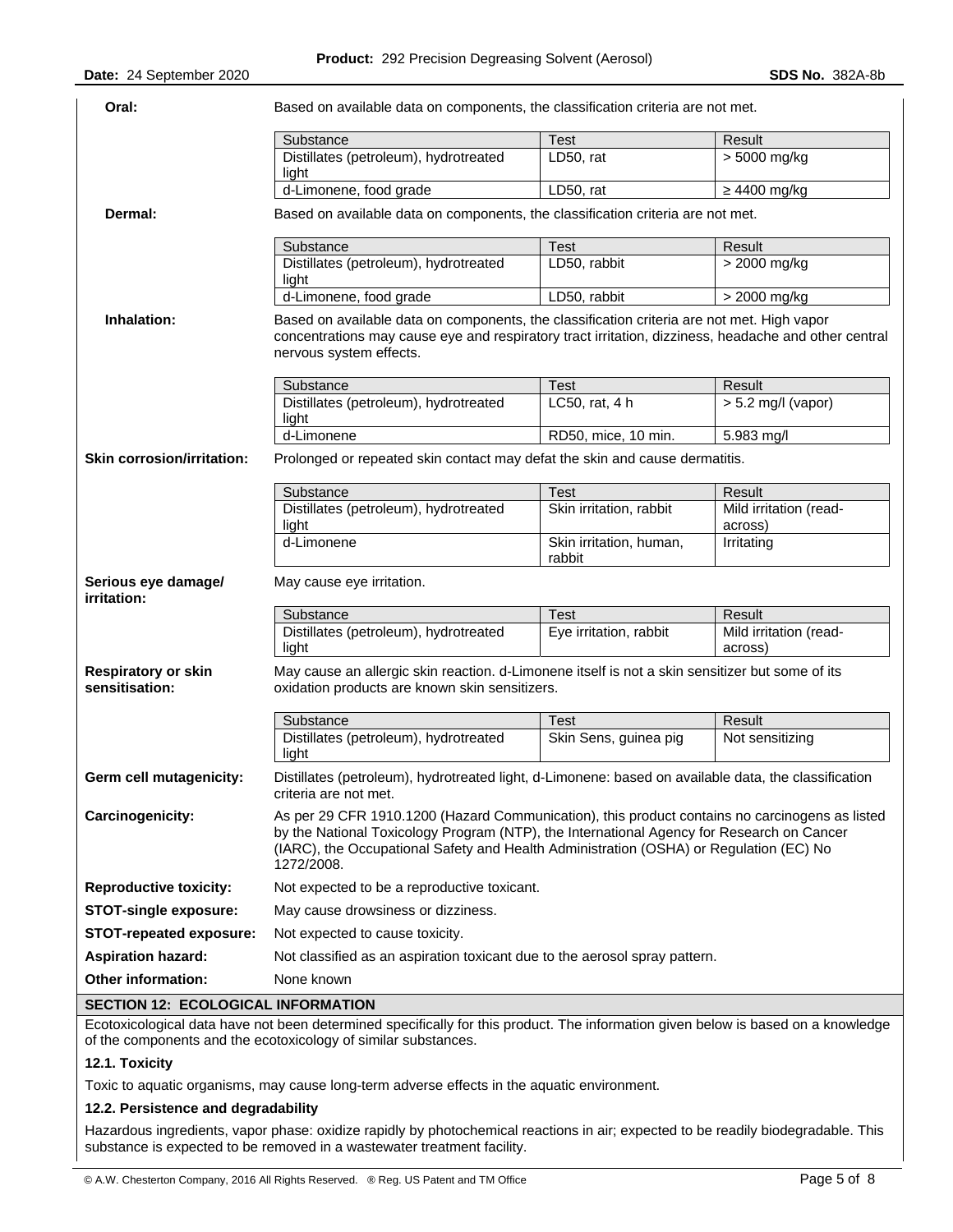# **12.3. Bioaccumulative potential**

d-Limonene: has the potential to bioaccumulate [Octanol/water partition coefficient (log Kow): 4.23].

### **12.4. Mobility in soil**

Liquid. Insoluble in water. In determining environmental mobility, consider the product's physical and chemical properties (see Section 9). In aquatic systems, d-Limonene may adsorb to organic matter in sediments and suspended solids. This substance is highly volatile and will rapidly evaporate to the air if released into the environment.

# **12.5. Results of PBT and vPvB assessment**

This mixture does not contain any substances that are assessed to be a PBT or a vPvB.

**12.6. Other adverse effects** 

None known

### **SECTION 13: DISPOSAL CONSIDERATIONS**

# **13.1. Waste treatment methods**

Incinerate absorbed material with a properly licensed facility. Incinerate pressurized containers at an approved facility. Check local, state and national/federal regulations and comply with the most stringent requirement. This product is classified as a hazardous waste according to 2008/98/EC.

| <b>SECTION 14: TRANSPORT INFORMATION</b>         |                                                                                                                         |
|--------------------------------------------------|-------------------------------------------------------------------------------------------------------------------------|
| 14.1. UN number                                  |                                                                                                                         |
| ADR/RID/ADN/IMDG/ICAO:                           | <b>UN1950</b>                                                                                                           |
| TDG:                                             | <b>UN1950</b>                                                                                                           |
| US DOT:                                          | <b>UN1950</b>                                                                                                           |
| 14.2. UN proper shipping name                    |                                                                                                                         |
| ICAO:                                            | Aerosols, Flammable                                                                                                     |
| IMDG:                                            | Aerosols                                                                                                                |
| <b>ADR/RID/ADN:</b>                              | Aerosols, flammable                                                                                                     |
| TDG:                                             | Aerosols, flammable                                                                                                     |
| US DOT:                                          | Aerosols, flammable                                                                                                     |
| 14.3. Transport hazard class(es)                 |                                                                                                                         |
| ADR/RID/ADN/IMDG/ICAO:                           | 2.1                                                                                                                     |
| TDG:                                             | 2.1                                                                                                                     |
| <b>US DOT:</b>                                   | 2.1                                                                                                                     |
| 14.4. Packing group                              |                                                                                                                         |
| ADR/RID/ADN/IMDG/ICAO:                           | <b>NOT APPLICABLE</b>                                                                                                   |
| TDG:                                             | <b>NOT APPLICABLE</b>                                                                                                   |
| US DOT:                                          | <b>NOT APPLICABLE</b>                                                                                                   |
| 14.5. Environmental hazards                      |                                                                                                                         |
| NO ENVIRONMENTAL HAZARDS                         |                                                                                                                         |
| 14.6. Special precautions for user               |                                                                                                                         |
| NO SPECIAL PRECAUTIONS FOR USER                  |                                                                                                                         |
|                                                  | 14.7. Transport in bulk according to Annex II of MARPOL73/78 and the IBC Code                                           |
| NOT APPLICABLE                                   |                                                                                                                         |
| 14.8. Other information                          |                                                                                                                         |
|                                                  | US DOT: Shipped as Consumer Commodity ORM-D in packaging having a rated capacity gross weight of 66 lb. or less (49 CFR |
| 173.306(i)). ERG NO. 126                         |                                                                                                                         |
| IMDG: EmS. F-D, S-U, Shipped as Limited Quantity |                                                                                                                         |
|                                                  | ADR: Classification code 5F, Tunnel restriction code (E), Shipped as Limited Quantity                                   |
| <b>SECTION 15: REGULATORY INFORMATION</b>        |                                                                                                                         |
|                                                  | 15.1. Safety, health and environmental regulations/legislation specific for the substance or mixture                    |
| 15.1.1. EU regulations                           |                                                                                                                         |
| <b>Authorisations under Title VII:</b>           | Not applicable                                                                                                          |
| <b>Restrictions under Title VIII:</b><br>None    |                                                                                                                         |

 $\mathsf{l}$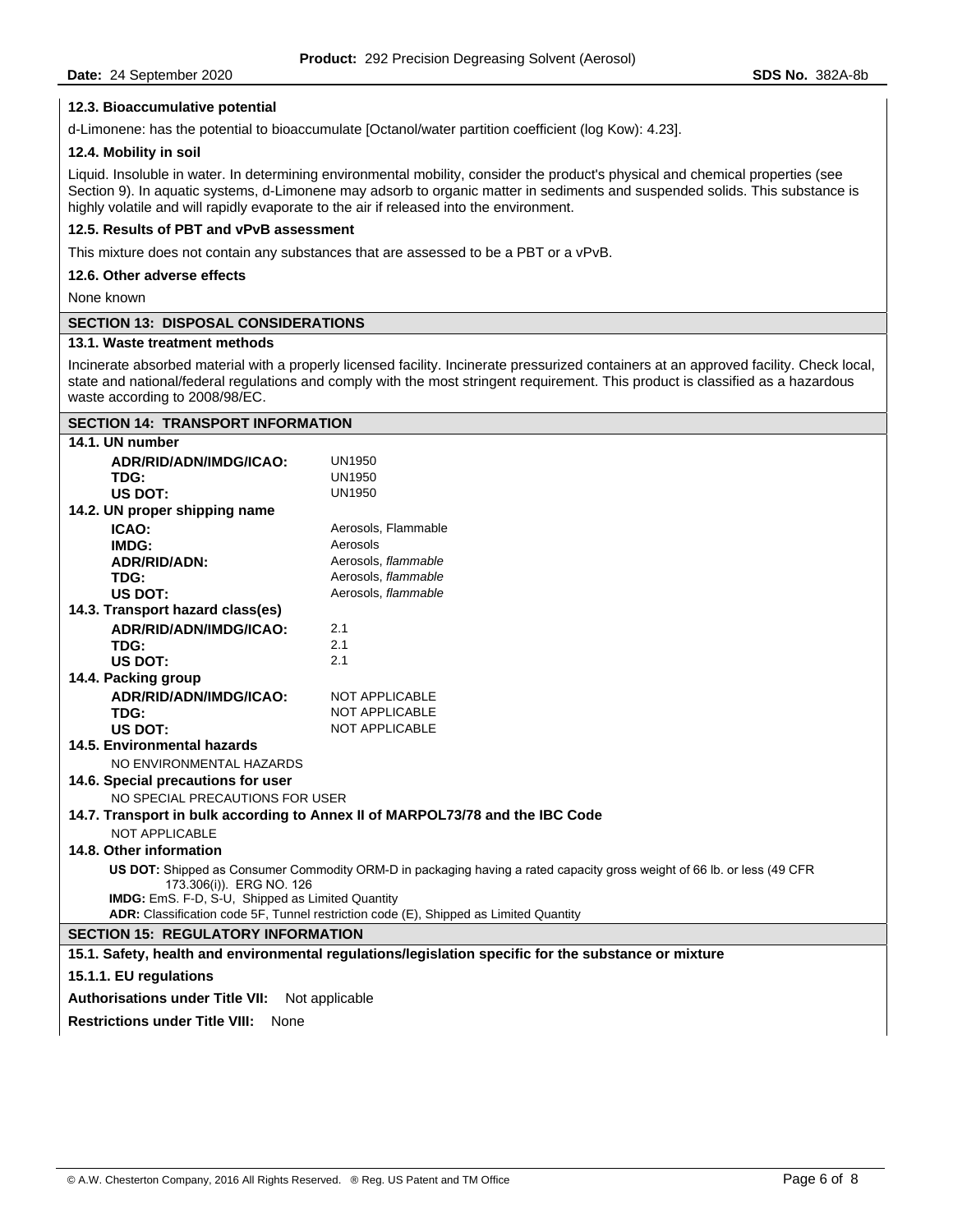| <b>Other EU regulations:</b>                       | Directive 75/324/EEC on the approximation of the laws of the Member States relating to aerosol<br>dispensers. Directive 94/33/EC on the protection of young people at work.                                                                                                                                                                                                                                                                                                                                                                                                                                                                                                                                                                                                                                                                                                                                                                                                                                                                                                                                                                                                                                                                                                                                                                                                                                                                                                                                                                                                                                                                                                                                                                    |
|----------------------------------------------------|------------------------------------------------------------------------------------------------------------------------------------------------------------------------------------------------------------------------------------------------------------------------------------------------------------------------------------------------------------------------------------------------------------------------------------------------------------------------------------------------------------------------------------------------------------------------------------------------------------------------------------------------------------------------------------------------------------------------------------------------------------------------------------------------------------------------------------------------------------------------------------------------------------------------------------------------------------------------------------------------------------------------------------------------------------------------------------------------------------------------------------------------------------------------------------------------------------------------------------------------------------------------------------------------------------------------------------------------------------------------------------------------------------------------------------------------------------------------------------------------------------------------------------------------------------------------------------------------------------------------------------------------------------------------------------------------------------------------------------------------|
| 15.1.2. National regulations                       |                                                                                                                                                                                                                                                                                                                                                                                                                                                                                                                                                                                                                                                                                                                                                                                                                                                                                                                                                                                                                                                                                                                                                                                                                                                                                                                                                                                                                                                                                                                                                                                                                                                                                                                                                |
| US EPA SARA TITLE III                              |                                                                                                                                                                                                                                                                                                                                                                                                                                                                                                                                                                                                                                                                                                                                                                                                                                                                                                                                                                                                                                                                                                                                                                                                                                                                                                                                                                                                                                                                                                                                                                                                                                                                                                                                                |
| 312 Hazards:<br>Immediate<br>Fire                  | 313 Chemicals:<br>None<br><b>TSCA:</b> All chemical components are listed in the TSCA inventory.                                                                                                                                                                                                                                                                                                                                                                                                                                                                                                                                                                                                                                                                                                                                                                                                                                                                                                                                                                                                                                                                                                                                                                                                                                                                                                                                                                                                                                                                                                                                                                                                                                               |
|                                                    |                                                                                                                                                                                                                                                                                                                                                                                                                                                                                                                                                                                                                                                                                                                                                                                                                                                                                                                                                                                                                                                                                                                                                                                                                                                                                                                                                                                                                                                                                                                                                                                                                                                                                                                                                |
|                                                    | Other national regulations: National implementations of the EC Directives referred to in section 15.1.1.                                                                                                                                                                                                                                                                                                                                                                                                                                                                                                                                                                                                                                                                                                                                                                                                                                                                                                                                                                                                                                                                                                                                                                                                                                                                                                                                                                                                                                                                                                                                                                                                                                       |
| 15.2. Chemical safety assessment                   |                                                                                                                                                                                                                                                                                                                                                                                                                                                                                                                                                                                                                                                                                                                                                                                                                                                                                                                                                                                                                                                                                                                                                                                                                                                                                                                                                                                                                                                                                                                                                                                                                                                                                                                                                |
|                                                    | No Chemical Safety Assessment has been carried out for this substance/mixture by the supplier.                                                                                                                                                                                                                                                                                                                                                                                                                                                                                                                                                                                                                                                                                                                                                                                                                                                                                                                                                                                                                                                                                                                                                                                                                                                                                                                                                                                                                                                                                                                                                                                                                                                 |
| <b>SECTION 16: OTHER INFORMATION</b>               |                                                                                                                                                                                                                                                                                                                                                                                                                                                                                                                                                                                                                                                                                                                                                                                                                                                                                                                                                                                                                                                                                                                                                                                                                                                                                                                                                                                                                                                                                                                                                                                                                                                                                                                                                |
| <b>Abbreviations</b><br>and acronyms:              | ADN: European Agreement concerning the International Carriage of Dangerous Goods by Inland Waterways<br>ADR: European Agreement concerning the International Carriage of Dangerous Goods by Road<br>ATE: Acute Toxicity Estimate<br><b>BCF: Bioconcentration Factor</b><br>cATpE: Converted Acute Toxicity point Estimate<br>CLP: Classification Labelling Packaging Regulation (1272/2008/EC)<br>ES: Exposure Standard<br>GHS: Globally Harmonized System<br>ICAO: International Civil Aviation Organization<br>IMDG: International Maritime Dangerous Goods<br>LC50: Lethal Concentration to 50 % of a test population<br>LD50: Lethal Dose to 50% of a test population<br>LOEL: Lowest Observed Effect Level<br>N/A: Not Applicable<br>NA: Not Available<br>NOEC: No Observed Effect Concentration<br>NOEL: No Observed Effect Level<br>OECD: Organization for Economic Co-operation and Development<br>PBT: Persistent, Bioaccumulative and Toxic substance<br>(Q)SAR: Quantitative Structure-Activity Relationship<br>REACH: Registration, Evaluation, Authorisation and Restriction of Chemicals Regulation (1907/2006/EC)<br>REL: Recommended Exposure Limit<br>RID: Regulations concerning the International Carriage of Dangerous Goods by Rail<br>SDS: Safety Data Sheet<br>STEL: Short Term Exposure Limit<br>STOT RE: Specific Target Organ Toxicity, Repeated Exposure<br>STOT SE: Specific Target Organ Toxicity, Single Exposure<br>TDG: Transportation of Dangerous Goods (Canada)<br>TWA: Time Weighted Average<br>US DOT: United States Department of Transportation<br>vPvB: very Persistent and very Bioaccumulative substance<br>WEL: Workplace Exposure Limit<br>WHMIS: Workplace Hazardous Materials Information System |
| Key literature references<br>and sources for data: | Other abbreviations and acronyms can be looked up at www.wikipedia.org.<br>Commission des normes, de l'équité, de la santé et de la sécurité du travail (CNESST)<br>Chemical Classification and Information Database (CCID)<br>European Chemicals Agency (ECHA) - Information on Chemicals<br>Hazardous Substances Information System (HSIS)<br>National Institute of Technology and Evaluation (NITE)<br>Swedish Chemicals Agency (KEMI)<br>U.S. National Library of Medicine Toxicology Data Network (TOXNET)                                                                                                                                                                                                                                                                                                                                                                                                                                                                                                                                                                                                                                                                                                                                                                                                                                                                                                                                                                                                                                                                                                                                                                                                                                |